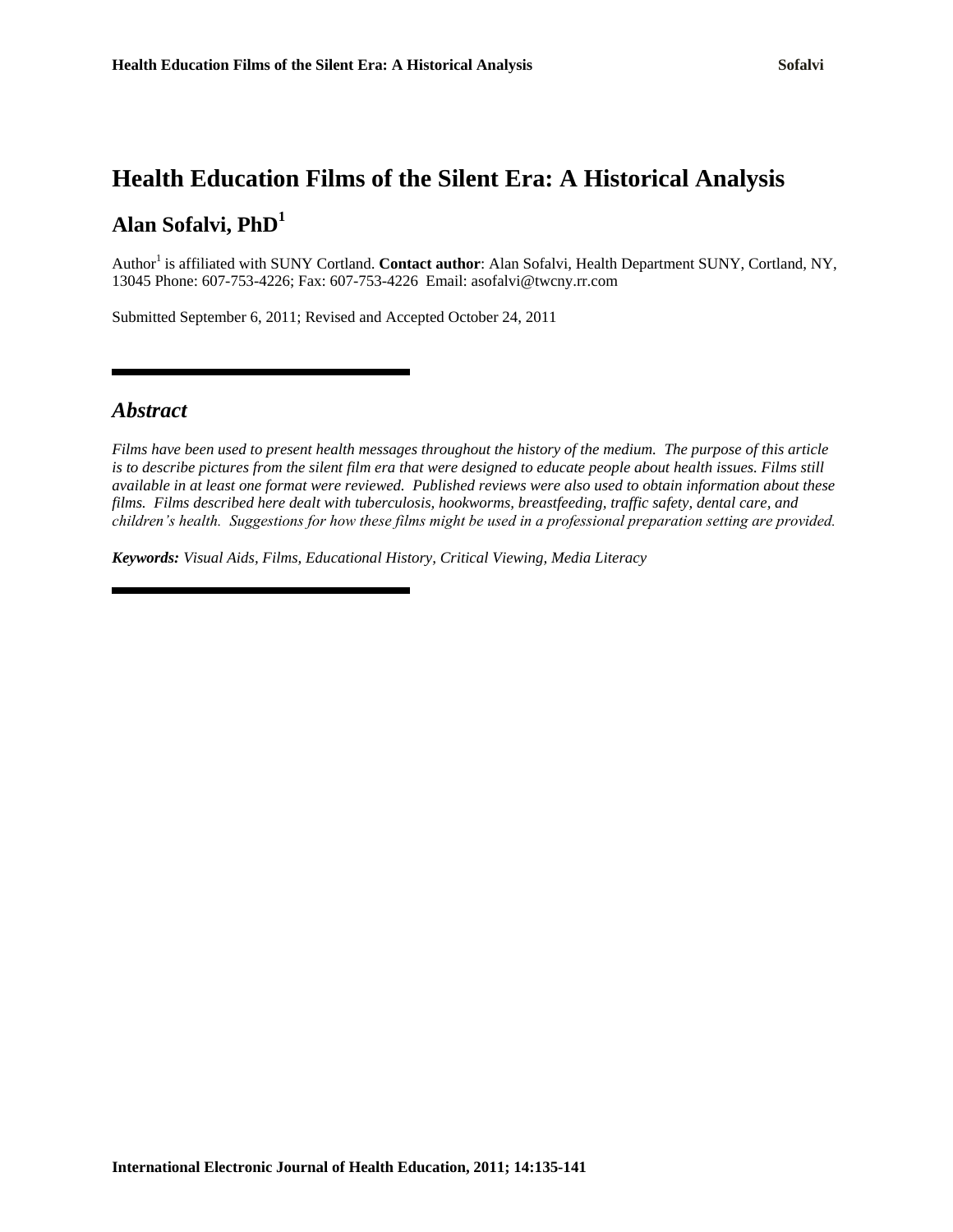## **Introduction**

**S**ince the production of films began on a widespread basis, they have been divided into genres. $<sup>1</sup>$  One such</sup> genre is educational.<sup>2</sup> Motion pictures have long been used as a health education technique; they are mentioned in the *American Journal of Public Health* in 1912.<sup>3</sup> The purpose of this article is to describe educational films of the silent era, detailing health information and recommendations found in the films. The focus will be on those films available on YouTube or other websites; films available on DVD will also be described.

#### **How silent films were used to spread health messages**

Before audio was introduced into films, use of films for educational purposes was known as visual instruction or visual education.<sup>4-6</sup> Most health-related films of the era were designed not just to inform but also to convince people to modify conduct.<sup>7</sup> By 1914 films had already been accepted as an educational method, and perhaps taken for granted; at a joint meeting of the American Public Health Association and the National Mouth Hygiene Association, the Director-General of the National Mouth Hygiene Association said "the motion picture, as a device for popular education, has been perfected and exploited so thoroughly that it only needs to be mentioned." $8(p405)$  Bauer and Hull<sup>9</sup> stated in 1937 that silent pictures were shown more often than films with sound for health education purposes, even though sound films were widespread by the late 1920s or early 1930s.<sup>10</sup>

Turner<sup>11</sup> grouped health education films of the silent era into four categories, primarily based upon their suitability for classroom use. First was the "long drama".<sup>11(p270)</sup> These pictures were shown to the general public in theatres and weren"t suitable for classroom use because of their length.<sup>11</sup> Second was the "propaganda film"<sup>11(p270)</sup>, made by a group to be shown to promote interest in supporting the group. Turner $11$  also placed films that promoted certain types of food or beverage as being healthy into this category. The third category consisted of films "prepared for a general audience, rather than to fit the school curriculum".<sup>11(p270)</sup> Information in these films met the scientific standards of the time; the question about these films was their suitability for the classroom.<sup>11</sup> The final kind of film was designed for classroom use: these films were made to aid in

instruction, not take the place of the teacher. $11$  These pictures didn't have to be entertaining, in Turner's view: a student was "on the job to learn. That is his business, to get information, and it is not necessary to make an appeal to his interests to maintain his attention".  $11(p270)$ 

### **Selected health education films of the silent film era**

Films described for this article were made in cooperation with health agencies or health professionals of the time. These films are available on DVD and/or on YouTube or similar sites. They are described in chronological order.

*Hope, A Red Cross Christmas Seal Story* was made in 1912. The picture was sponsored by the National Association for the Study and Prevention of Tuberculosis, the forerunner of the American Lung Association, and was produced by Thomas Edison"s film production company as part of a series of films that "were probably the first film series produced for health education".<sup>12(p22)</sup> The picture deals with the prevention and treatment of tuberculosis and tells the story of a woman who contracts the disease and seeks treatment.<sup>12</sup> The films in this series were connected to the sale of what were then known as Red Cross Seals, now known as Christmas Seals).<sup>12-14</sup> For several years in the early  $20<sup>th</sup>$  century, Red Cross Seals were sold in a collaboration between the National Association for the Study and Prevention of Tuberculosis and the Red Cross.<sup>13, 14</sup> This film is available on the *Treasures III: Social Issues in*  American Film DVD<sup>12</sup> and as of July 25, 2011 was available at dailymotion.com.<sup>15</sup>

*The Public and Private Care of Infants* was made in 1912 as a joint effort of Thomas Edison"s production company and the Russell Sage Foundation"s Department of Child Helping and is available on a DVD, *Edison. The Invention of the Movies.*16, 17 The film portrays conditions in an institutional setting, portraying the institution in a negative light and calling for infants to be taken care of at home, or at least in settings where they could be given more individual attention than would be possible in the institutions portrayed in the film. $<sup>1</sup>$ </sup>

*The Cost of Carelessness*, an early traffic safety film, was made in 1913 for the Brooklyn Rapid Transit Company and the Brooklyn Institution for Safety.<sup>12, 18</sup> The film was shown in Brooklyn schools by "the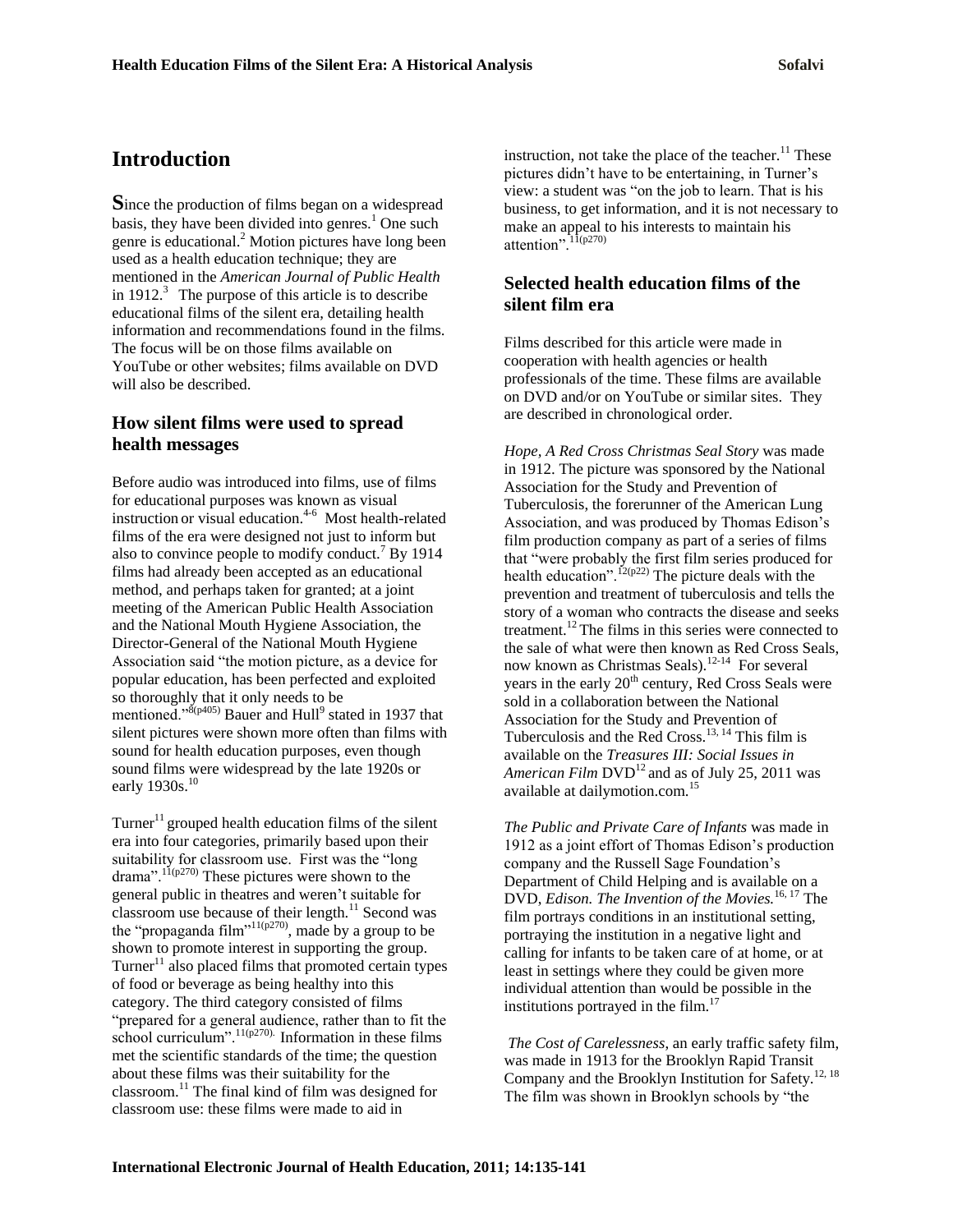Brooklyn Committee of Public Safety … to lower the mortality of children in the crowded streets."19(paragraph <sup>1)</sup> The film depicts several safety-related scenarios related to trolleys and automobiles.<sup>13, 19</sup> This film is available on the *Treasures III: Social Issues in*  American Film DVD<sup>12</sup> and as of July 29, 2011, a clip of the film could be found at the National Film Preservation Foundation website.<sup>18</sup>

*The Temple of Moloch*, made in 1914, was the result of another cooperative effort between Thomas Edison"s production company and the National Association for the Study and Prevention of Tuberculosis. $^{20}$  The film is a story about workers at a factory where pottery is made and a physician who detects an unusual number of cases at the factory.<sup>20</sup> The Temple of Moloch is a Biblical reference to a temple built to honor a god to whom children were sacrificed. $^{21}$  In the film the pottery factory is compared to the Temple of Moloch where "children are fed to the disease as they were fed to the ancient god".<sup>22</sup> The film focuses on one family as well: the father (a former employee at the pottery factory) contracts tuberculosis and later in the story an infant in the family dies after contracting the disease. Before the baby was infected the physician gave the family guidelines to follow regarding prevention of the disease and suggested removing the infant from the home, but the family did not follow through on these guidelines or the suggestion.<sup>22</sup> In an intertitle in the film a reference is made by the father about "the rot"<sup>22</sup>, possibly a reference to potter's rot or silicosis, which he blames on his work at the pottery plant.<sup>22</sup> A clip from the film is available on YouTube. $^{2}$ 

*The Lone Game* (made in 1915) was another film made by Thomas Edison"s production company in conjunction with the National Association for the Study and Prevention of Tuberculosis.<sup>12, 17, 23</sup> It's a story about three people that contract tuberculosis, one of whom dies. $17, 23$  The character that dies originally had his tuberculosis diagnosed as malaria.<sup>17</sup> At the end of the film what were still known as Red Cross Seals are promoted.<sup>17</sup> This film is available on a DVD, *Edison. The Invention of the*  Movies.<sup>17</sup>

In 1912 the United States Children"s Bureau was established.24, 25 In 1919 the Bureau made *Our Children*, a film that depicts how civic groups could cooperate with the Bureau to evaluate the health status of children and improve their health.<sup>26, 27</sup> Depicted are a variety of ways to evaluate the health of children, including height and weight measurement and testing hearing.<sup>26, 27</sup> The film was

made in Gadsden, Alabama and is available (in two segments) on YouTube. $26, 27$ 

*Light and Shadows in a City of a Million* was made in 1920 by the Ford Motor Company to raise money for the Detroit Community Fund, a group that coordinated the distribution of funds to Detroit social service agencies in the early  $20<sup>th</sup>$  century.

These included hospitals, child welfare agencies and agencies aiding people with disabilities.<sup>12</sup> The film portrays some of the social services available in the Detroit area at the time. At the end of the film is an intertitle with a request for contributions. The total the fund-raising effort was intended to raise was \$2.5 million.<sup>12</sup> The film is available on the *Treasures III: Social Issues in American Film* DVD*.* 12

The Rockefeller Foundation made *Unhooking the Hookworm* in 1920, a film that portrays the transmission, symptoms, treatment and prevention of hookworm infection.<sup>28</sup> The film was originally shown in the southern United States but it ultimately was translated into different languages and shown around the world.<sup>29</sup> The film is available at the Rockefeller Archive site<sup>29</sup>, on YouTube<sup>30</sup> and on a DVD.<sup>31</sup>

*Tommy Tucker's Tooth* was released in 1922 with Walt Disney as the director.<sup>32, 33</sup> The film was made for a dentist and deals with proper tooth brushing technique: it follows two boys, one who practices good dental hygiene and one who does not.<sup>33</sup> The film is available on YouTube<sup>34</sup> and on DVD.<sup>35</sup> It is the first educational film made by Walt Disney.<sup>33</sup>

*The Best-Fed Baby* was released by the Children's Bureau of the United States Department of Labor and was made to encourage mothers to breastfeed.<sup>36</sup> The film was made in 1925, according to the Records of the Children's Bureau.<sup>37</sup> According to the *New York Times*, however, the first showing of the film was in 1928.<sup>38</sup> The film gives recommendations as to the type of diet breastfeeding women should follow and gives suggestions regarding breastfeeding techniques. It is available on YouTube. $3$ 

*Clara Cleans Her Teeth* was made in 1926, also by Walt Disney; it was made for the same dentist that worked with Disney on *Tommy Tucker's* Tooth.<sup>33</sup> The film portrays a girl who does not brush her teeth; she has a nightmare about her teeth, which convinces her to see a dentist.<sup>33</sup> The director of Michigan's Bureau of Mouth Hygiene, part of the Michigan Department of Health, criticized the film $40$ , believing the film placed too much emphasis on tooth brushing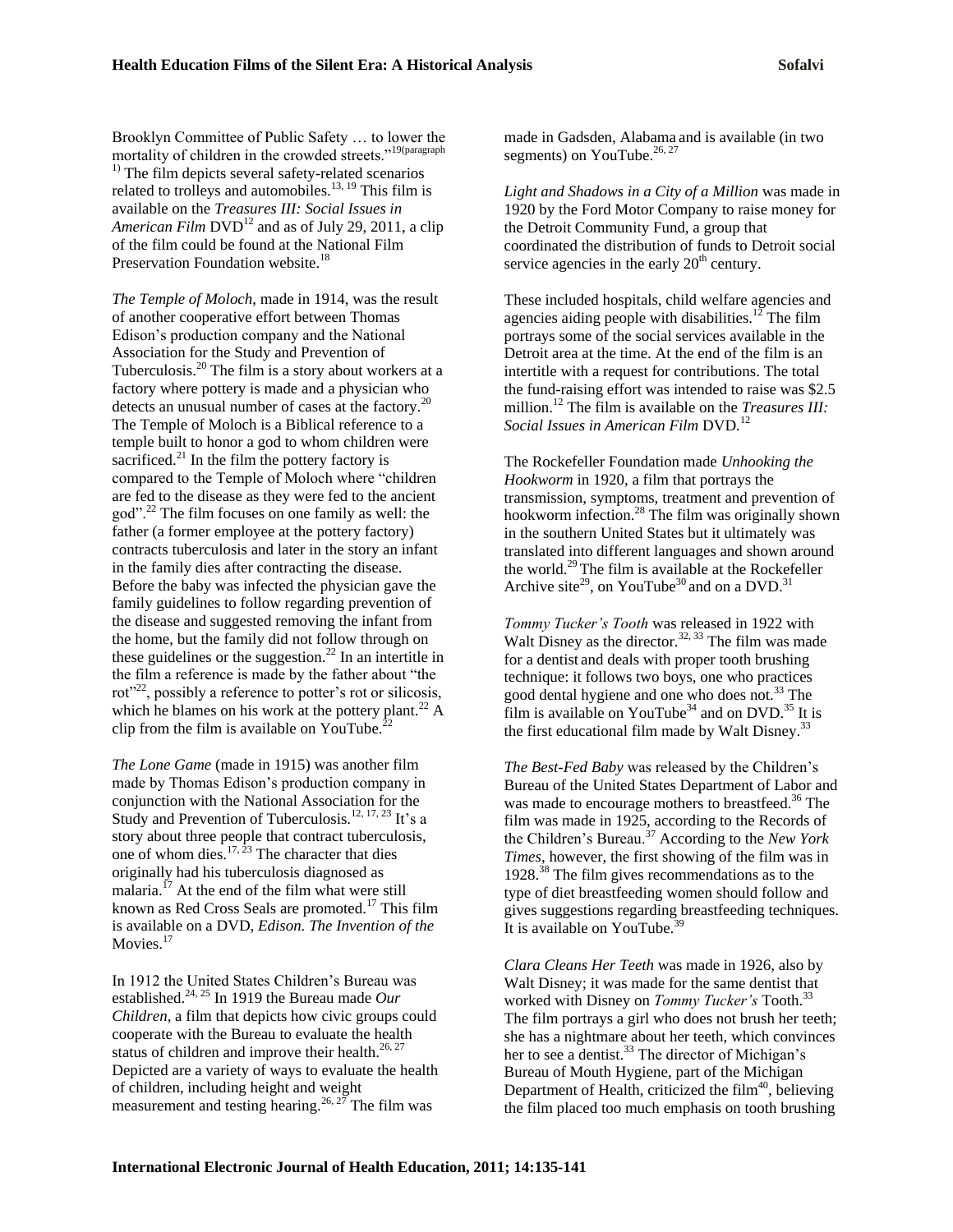and that it implied "a few visits to the dentist will change the most neglected, badly decayed teeth to a perfect set of teeth and we know this does not happen in real life". $40(p1105)$  He also thought there was too little emphasis on appropriate diet and primary dental care.<sup>40</sup> The film is available on YouTube.<sup>41</sup>

## **Conclusion**

That films have been used to present health messages has been noted since early in the twentieth century.<sup>2,</sup> <sup>3, 8</sup> The importance of mass media to health education has been emphasized as well.<sup>42</sup> The importance of awareness of history of health education has been accentuated by Nolte, who stated that "our history is crucial to our present, and to our future, and if we don"t know our history, we"re working in a  $f_0$ g".  $^{43(p231)}$ 

The films described here are part of that history. They would be best used in professional preparation college courses with a focus on the history of the profession or in foundations of health education courses. The films could also be used in Health and the Mass Media courses or in Health Communication courses where the uses of various media are described. In addition, the films could be used in content courses, such as showing films about tuberculosis in a course about diseases.

More explanation of a silent film may be needed than would be needed for a sound film, as students are unlikely to have seen many silent films and may never have seen one. In addition, students would have to be encouraged to watch the film carefully, as key components of the story can be missed if students fail to see intertitles. These were used in silent films as a narrative device (indicating passage of time, where something was occurring, introducing characters or concluding scenes $44$ ) or to indicate what a character was saying. $^{45}$  Compared to talkies, more concentration and focus are needed to watch a silent film.<sup>45</sup> One potential advantage of a silent film over sound films is that the professor can comment on important things in the film without worrying about speaking over any dialogue.<sup>46</sup> Some films on DVD are accompanied by comments from scholars that expand on points raised in the film. Students may find these comments helpful in understanding the motion pictures. Commentaries are available on the *Treasures III: Social issues in American film 1900- 1934*<sup>12</sup> DVD for *Hope, A Red Cross Christmas Seal Story, The Cost of Carelessness* and *Light and Shadows in a City of a Million*.

The course instructor should always screen films before showing them to the class.<sup> $47,48$ </sup> In professional preparation courses, students should be analyzing the pictures, not having the analysis done for them. Following are some questions for students to consider when evaluating the films<sup> $49$ </sup>:

1. What types of lifestyles are portrayed?

2. What positive messages are communicated? Negative messages?

3. How are people persuaded to be healthier or safer?

4. How do the messages in the film reflect the era in which it was made?

Related to the fourth question, some of the messages in these films use language in intertitles that is considered unacceptable today. For example, in reel 2 of *Our Children* on YouTube, the term "colored folk" is used.<sup>21</sup> In *Light and Shadows in a City of a Million* the term "cripple" is used to refer to a person with a disability.<sup>12</sup> Those viewing the film should be notified of such terminology or about other potentially problematic scenes before the film is shown. $47,48$ 

Students can also be asked to identify points that are still considered accurate even though the films were made approximately 100 years ago. Points that are no longer considered factual could also be identified.

Many films of the silent era have been  $\text{lost}^7$ , but these "early motion pictures proved critically important in communicating to the lay public the tremendous medical and public health revolution"<sup>7(pviii)</sup> taking place at the beginning of the twentieth century. Radio programming from the  $20<sup>th</sup>$  century has been identified as being useful in helping health educators understand how health issues were perceived in the past.<sup>50</sup>The still-available silent films designed to educate the public about health issues are important historical resources for health education specialists.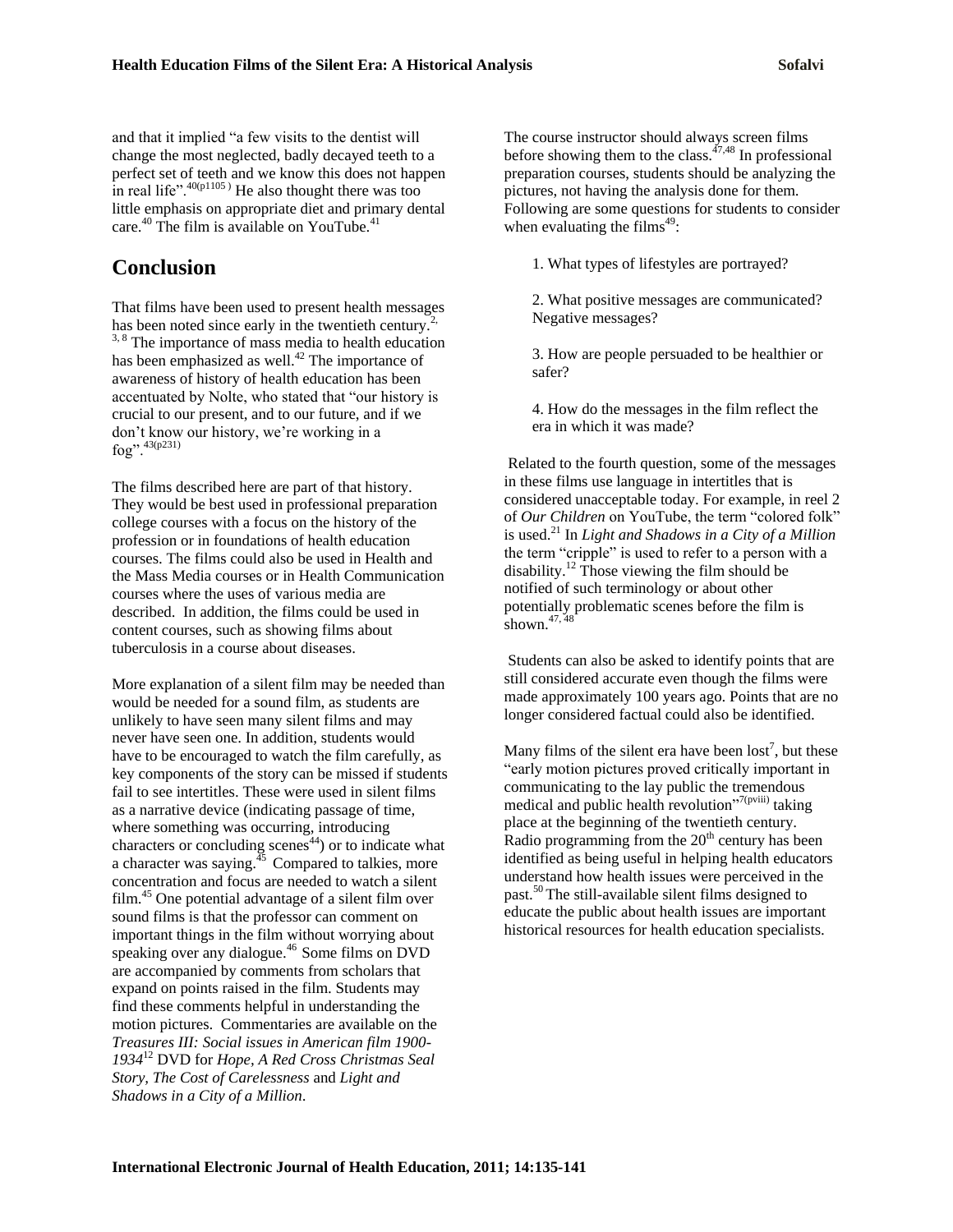## **References**

- 1. MacDonald BL. Genre films as cultural pedagogy: The enduring myth of star-crossed lovers. *Knowledge Quest. Film in Education*. 2010;38(4):41-47.
- 2. Zweig N. Foregrounding public cinema and rural audiences: The USDA Motion Picture Service as cinematic modernism, 1908-38. *J Popular Film Television*. 2009;37(3):116-125.
- 3. Health motion pictures. *Amer J Public Health*. 1912;2(3): 213.
- 4. Johnson WG. "Making learning easy and enjoyable:" Anna Verona Dorris and the visual instruction movement, 1918-1928. *TechTrends*. 2008;52 (4):51-58.
- 5. Dorris AV. *Visual instruction in the public schools*. Boston: Ginn and Company; 1928.
- 6. Marsh B. Visual education in the United States and the "fly pest" campaign of 1910. *Historical J Film Radio Television*. 2010;30(1): 21-36.
- 7. Pernick MS. *The black stork. Eugenics and the death of "defective" babies in American medicine and motion pictures since 1915*. New York: Oxford; 1996.
- 8. Jones JM. Popular education in mouth hygiene through organized publicity – through the platform, the exhibit, the motion picture, the press. *Amer J Public Health*. 1915;5(5):405-409.
- 9. Bauer WW, Hull TG. *Health education of the public. A practical manual of technic*. Philadelphia: W.B. Saunders; 1937.
- 10. Dixon WW, Foster GA. *A short history of film*. New Brunswick, NJ: Rutgers University Press; 2008.
- 11. Turner CE. QUESTION I "Should there be any difference in the type of picture produced for classroom use and that for popular education?" *Amer J Public Health.* 1922;12(4):270-271.
- 12. Simmon S. *Treasures III: Social issues in American film 1900-1934*. San Francisco: National Film Preservation Foundation; 2007.
- 13. Denune J. Emily Bissell and the first US Christmas Seal. *Amer Philatelist*. 2007;121(12):1111-1114.
- 14. Hodges LM. *The people against tuberculosis. The story of the Christmas Seal*. New York: National Tuberculosis Association; 1942.
- 15. *Hope – A Red Cross Seal Story (1912)*. [http://www.dailymotion.com/video/xep3z8\\_hope](http://www.dailymotion.com/video/xep3z8_hope-a-red-cross-seal-story-1912_shortfilms)[a-red-cross-seal-story-1912\\_shortfilms.](http://www.dailymotion.com/video/xep3z8_hope-a-red-cross-seal-story-1912_shortfilms) Accessed July 25, 2011.
- 16. Kino Video. *Edison. The invention of the movies. About the DVDs. Disc Three*. [http://www.kino.com/edison/d3.html.](http://www.kino.com/edison/d3.html) Accessed August 8, 2011.
- 17. *Edison. The invention of the movies.* [DVD]. Kino International: New York.
- 18. National Film Preservation Foundation. *Clip from The Cost of Carelessness. (1913)*. [http://www.filmpreservation.org/dvds-and](http://www.filmpreservation.org/dvds-and-books/clips/the-cost-of-carelessness-1913)[books/clips/the-cost-of-carelessness-1913.](http://www.filmpreservation.org/dvds-and-books/clips/the-cost-of-carelessness-1913) Accessed July 29, 2011.
- 19. "Movies" of street car accidents shown in Brooklyn schools. *New York Times* January 25, 1914. [http://query.nytimes.com/gst/abstract.html?res=9D](http://query.nytimes.com/gst/abstract.html?res=9D06E3DE1E39E633A25756C2A9679C946596D6CF&scp=1&sq=Movies+of+street+car+accidents&st=p) [06E3DE1E39E633A25756C2A9679C946596D6C](http://query.nytimes.com/gst/abstract.html?res=9D06E3DE1E39E633A25756C2A9679C946596D6CF&scp=1&sq=Movies+of+street+car+accidents&st=p) [F&scp=1&sq=Movies+of+street+car+accidents&st](http://query.nytimes.com/gst/abstract.html?res=9D06E3DE1E39E633A25756C2A9679C946596D6CF&scp=1&sq=Movies+of+street+car+accidents&st=p)  $\equiv$ **p**. Accessed July 29, 2011.
- 20. Internet Movie Data Base. *The Temple of Moloch*. [http://www.imdb.com/title/tt0257220/.](http://www.imdb.com/title/tt0257220/) Accessed August 11, 2011.
- 21. Mueller H. Moloch. *New Catholic Encyclopedia*, Vol. 9. New York: McGraw-Hill; 1967.
- 22. *The Temple of Moloch*. [http://www.youtube.com/watch?v=nOdQS93fp6I.](http://www.youtube.com/watch?v=nOdQS93fp6I) Accessed August 11, 2011.
- 23. Internet Movie Data Base. *The Lone Game*. [http://www.imdb.com/title/tt0477332/.](http://www.imdb.com/title/tt0477332/) Accessed August 8, 2011.
- 24. Lindenmeyer K. *A right to childhood: The U.S. Children's Bureau and Child Welfare, 1912-1946.* Champaign, IL: University of Illinois Press; 1997.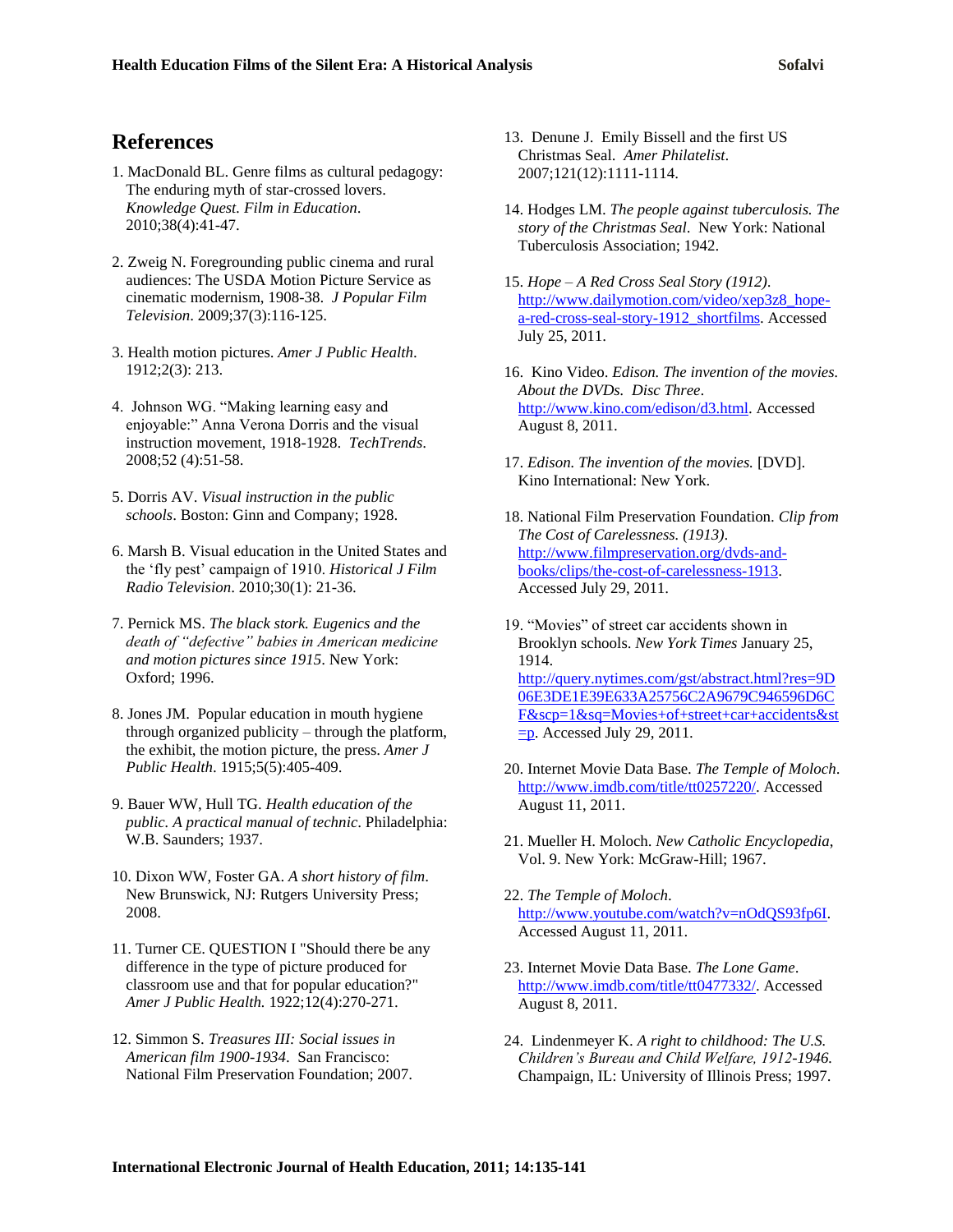- 25. United States Department of Health and Human Services*. The Children's Bureau. A legacy of service … a vision for change*. [http://www.acf.hhs.gov/programs/cb/aboutcb/cb\\_br](http://www.acf.hhs.gov/programs/cb/aboutcb/cb_brochure.pdf) [ochure.pdf.](http://www.acf.hhs.gov/programs/cb/aboutcb/cb_brochure.pdf) Accessed August 18, 2011.
- 26. *US Children's Bureau, "Our Children" (1919) Reel 1 of 2*. [http://www.youtube.com/watch?v=8fNEbCUNNU](http://www.youtube.com/watch?v=8fNEbCUNNUg&NR=1) [g&NR=1.](http://www.youtube.com/watch?v=8fNEbCUNNUg&NR=1) Accessed August 6, 2011.
- 27. *US Children's Bureau, "Our Children" (1919) Reel 2 of 2*. [http://www.youtube.com/watch?v=0dWpOG2dLZ](http://www.youtube.com/watch?v=0dWpOG2dLZY&feature=related) [Y&feature=related.](http://www.youtube.com/watch?v=0dWpOG2dLZY&feature=related) Accessed August 6, 2011.
- 28. Health films committee of the National Health Council. Title: "Unhooking the Hookworm." *Amer J Public Health*. 1923;13(8):683.
- 29. The Rockefeller Archive Center. *Featured film. "Unhooking the Hookworm"*. [http://www.rockarch.org/feature/hookworm.php.](http://www.rockarch.org/feature/hookworm.php) Accessed July 29, 2011.
- 30. Rockefeller Archives Channel. *Unhooking the Hookworm*. [http://www.youtube.com/user/RockefellerArchive?](http://www.youtube.com/user/RockefellerArchive?blend=2&ob=5)  $blend = 2&ob = 5$ . Accessed July 29, 2011.
- 31. *Historic Hookworm Disease Film*. [DVD]. Asheville, NC: Quality Information Publishers; 2006.
- 32. Internet Movie Database. *Tommy Tucker's Tooth*. [http://www.imdb.com/title/tt0013690/.](http://www.imdb.com/title/tt0013690/) Accessed August 3, 2011.
- 33. Smith D. *The official encyclopedia of Disney A to Z*. 3rd ed. New York: Disney Enterprises;2006.
- 34. *Disney – Tommy Tucker's Tooth (1922)*. [http://www.youtube.com/watch?v=ZYrpghUcOpU.](http://www.youtube.com/watch?v=ZYrpghUcOpU) Accessed August 6, 2011.
- 35. *The Legendary Laugh-O-Grams Fairy Tales* [DVD]. Inkwell Images: Morley, MI.
- 36. Routzahn EG. Education and publicity. *Amer J Public Health*. 1928;18(11):1429-1432.
- 37. National Archives. (n. d.). Records of the Children"s Bureau. [http://www.archives.gov/research/guide-fed-](http://www.archives.gov/research/guide-fed-records/groups/102.html)

[records/groups/102.html.](http://www.archives.gov/research/guide-fed-records/groups/102.html) Accessed August 28, 2011.

- 38. State ranks high in saving infants. *New York Times*. March 26, 1928. [http://query.nytimes.com/mem/archive/pdf?res=FA](http://query.nytimes.com/mem/archive/pdf?res=FA0D15F93559127A93C4AB1788D85F4C8285F9) [0D15F93559127A93C4AB1788D85F4C8285F9.](http://query.nytimes.com/mem/archive/pdf?res=FA0D15F93559127A93C4AB1788D85F4C8285F9) Accessed August 28, 2011.
- 39. *The best-fed baby (1925)*. [http://www.youtube.com/watch?v=cBvJegKAWv](http://www.youtube.com/watch?v=cBvJegKAWvU) [U.](http://www.youtube.com/watch?v=cBvJegKAWvU) Accessed August 28, 2011.
- 40. Davis WR. Motion pictures. *Amer J Public Health*. 1927;17(10):1105.
- 41. *Walt Disney – 1926 - Clara Cleans Her Teeth*. [http://www.youtube.com/watch?v=JKhiDChlgU0.](http://www.youtube.com/watch?v=JKhiDChlgU0) Accessed August 7, 2011.
- 42. Nandy BR, Nandy S. Health education by virtue of its mission is centered around mass media and communication: Implications for professional preparation. *J Health Educ.* 1997;28(4): 237-244.
- 43. Morrow M. An interview with Ann E. Nolte, Ph.D., CHES, FASHA Distinguished Professor Emerita Fall, 1998. *Int Electronic J Health Educ*, 1998;1:222-234.
- 44. Fleishman A. *Narrated films: Storytelling situations in cinema history*. Baltimore, MD: Johns Hopkins University Press; 2004.
- 45. Reiher P. Silent films are they worth the watching? [http://lasr.cs.ucla.edu/reiher/film\\_miscellany/silent.](http://lasr.cs.ucla.edu/reiher/film_miscellany/silent.movies.html) [movies.html.](http://lasr.cs.ucla.edu/reiher/film_miscellany/silent.movies.html) Updated September 16, 1994. Accessed August 10, 2011.
- 46. Rees J. Teaching history with YouTube (and other primary-source video sites on the internet). *Perspect Hist*. 2008; 46(5). [http://www.historians.org/Perspectives/issues/2008](http://www.historians.org/Perspectives/issues/2008/0805/0805tec2.cfm) [/0805/0805tec2.cfm](http://www.historians.org/Perspectives/issues/2008/0805/0805tec2.cfm) Accessed August 8, 2011.
- 47. Burke SC, Snyder SL. YouTube: An innovative learning resource for college health education courses. *Int Electronic J Health Educ*. 2008;11:39- 46.
- 48. Diez KS, Pleban FT, Wood RJ. Lights, camera, action: Integrating popular film in the health classroom. *J Sch Health*. 2005;75(7): 271-275.